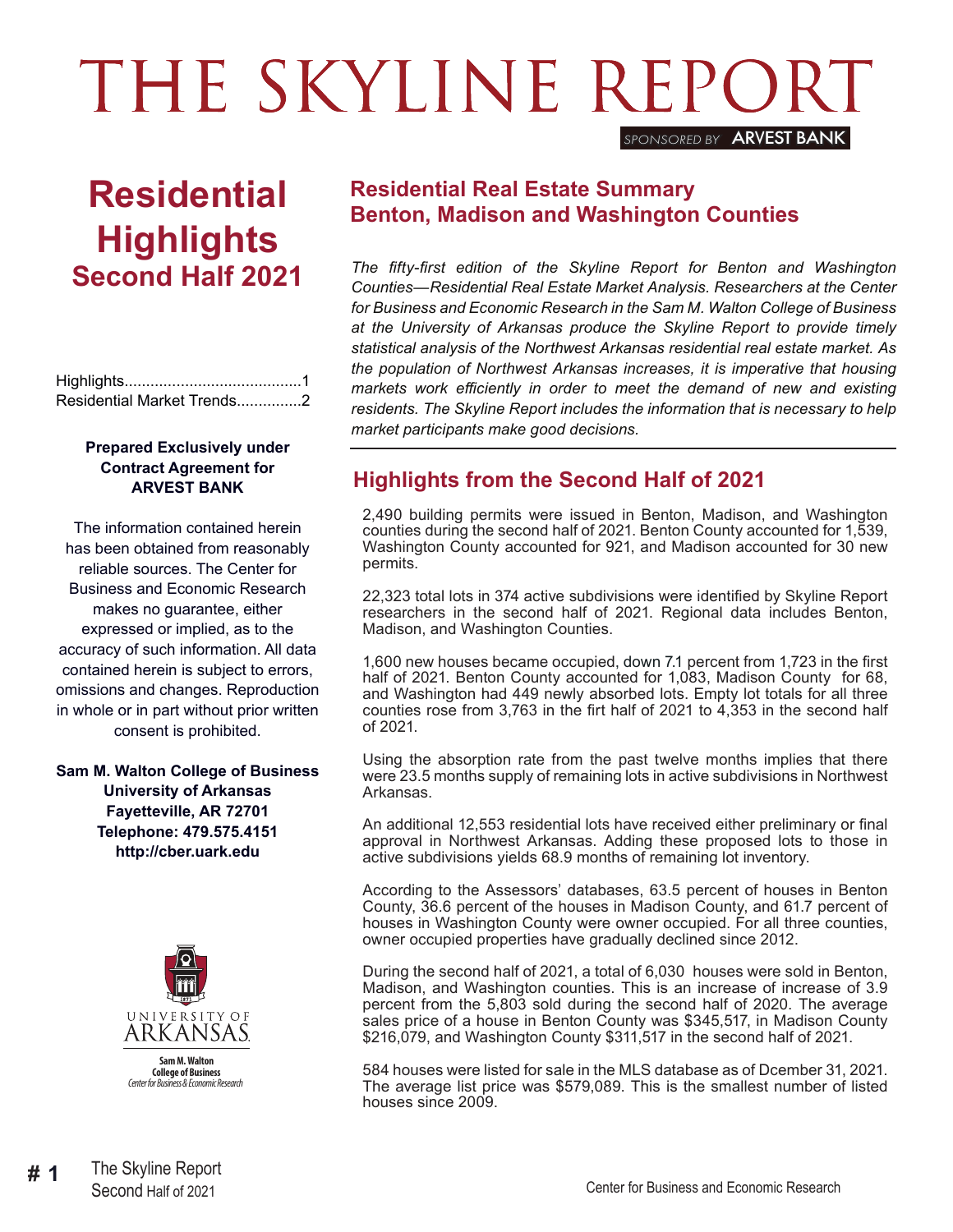## **Regional Market Trends** Building Permits and Subdivision Status











The Skyline Report **# 2** The Skyline Report<br>
Second Half of 2021 Center for Business and Economic Research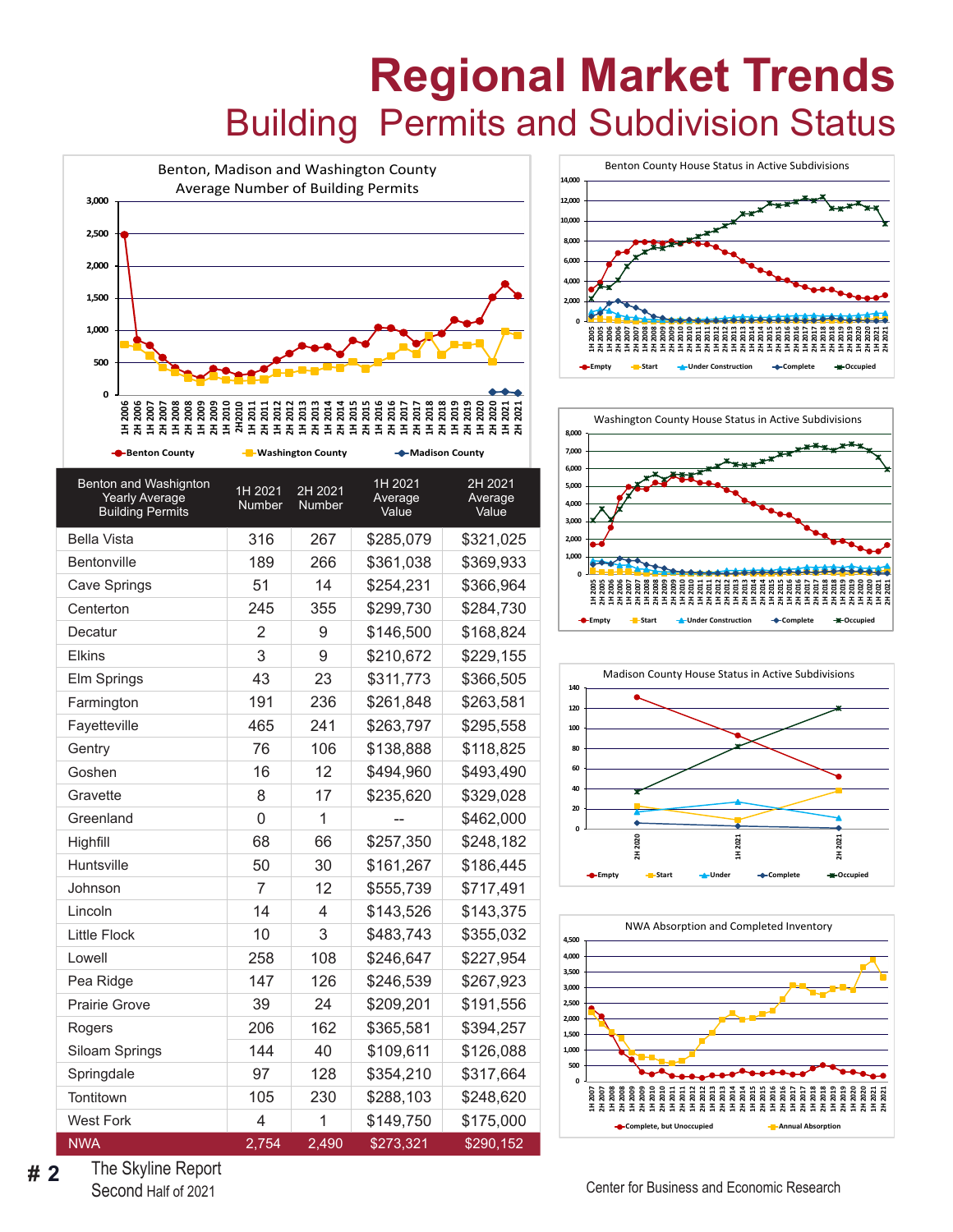## **Regional Market Trends** Active Subdivisions



The Skyline Report **Fact 3** The Skyline Report<br>Second Half of 2021 Center for Business and Economic Research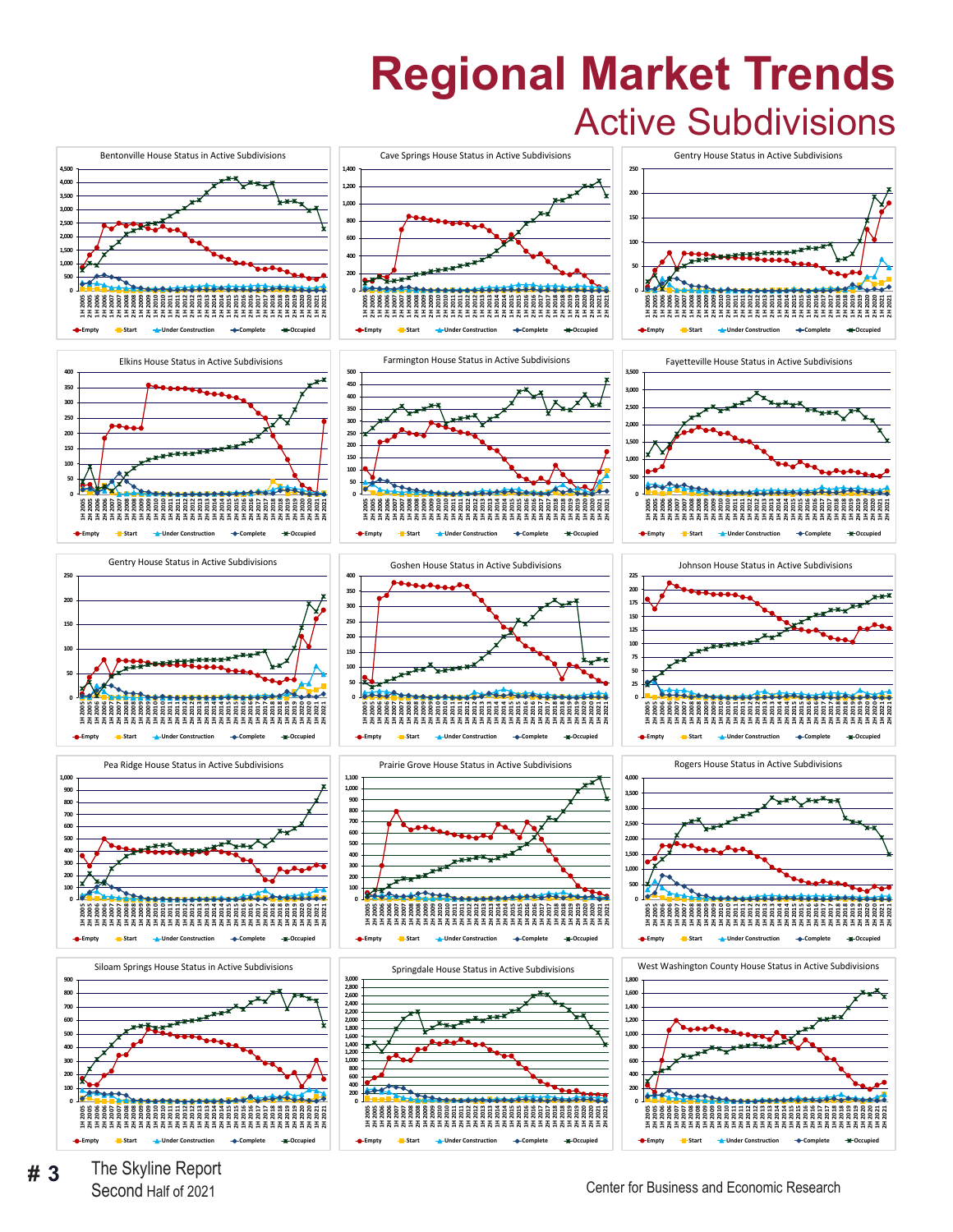## **Regional Market Trends** Subdivision Status and Home Sales

| Active Subdivision Status by City | Empty | <b>Start</b> | Under<br>Construction | <b>Completed</b> | Occupied | Total Lots | <b>Absorbed Lots</b> | Coming Lots,<br>Not Yet Active |
|-----------------------------------|-------|--------------|-----------------------|------------------|----------|------------|----------------------|--------------------------------|
| Bentonville                       | 564   | 65           | 184                   | 12               | 2,283    | 3,108      | 97                   | 1,345                          |
| Centerton                         | 613   | 134          | 211                   | 34               | 2.134    | 3.126      | 313                  | 1.834                          |
| Fayetteville                      | 671   | 83           | 198                   | 14               | .539     | 2,505      | 102                  | 1,786                          |
| Rogers                            | 407   | 28           | 117                   |                  | ,493     | 2,052      | 127                  | 781                            |
| Siloam Springs                    | 167   | 34           | 61                    | 23               | 562      | 847        | 99                   | 1.029                          |
| Springdale                        | 144   | 29           | 73                    | 2                | ,397     | 1,645      | 92                   | 1,611                          |
| West Washington County            | 287   | 106          | 106                   | 28               | .551     | 2,078      | 145                  | 1.695                          |
| <b>Selected Cities</b>            | 2,853 | 479          | 950                   | 120              | 10.959   | 15,361     | 975                  | 10.081                         |







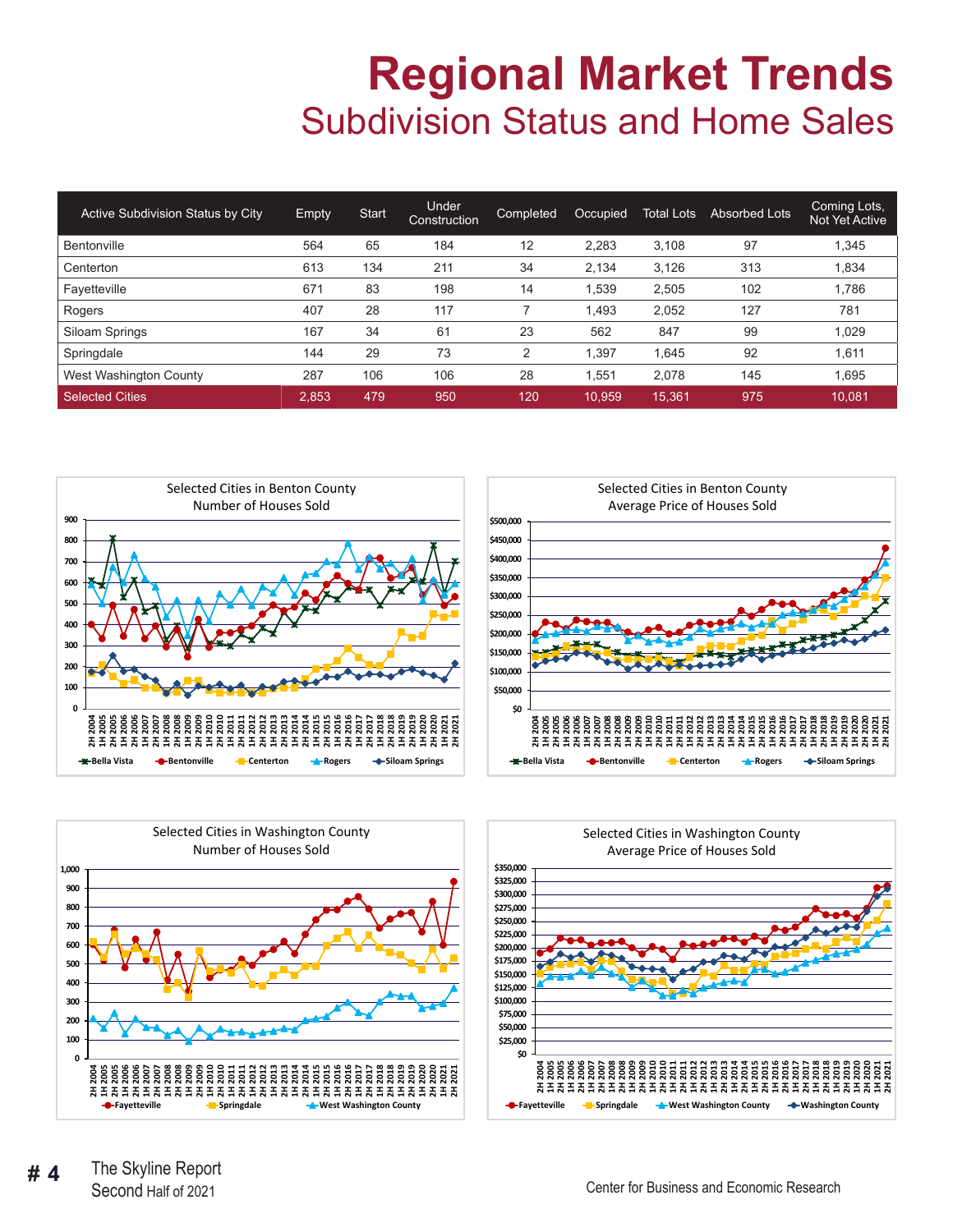## THE SKYLINE REPOR SPONSORED BY **ARVEST BANK**

## **Multifamily Highlights Second Half 2021**

| Multifamily Market Trends2 |  |
|----------------------------|--|

### **Prepared Exclusively under Contract Agreement for ARVEST BANK**

The information contained herein has been obtained from reasonably reliable sources. The Center for Business and Economic Research makes no guarantee, either expressed or implied, as to the accuracy of such information. All data contained herein is subject to errors, omissions and changes. Reproduction in whole or in part without prior written consent is prohibited.

**Sam M. Walton College of Business University of Arkansas Fayetteville, AR 72701 Telephone: 479.575.4151 http://cber.uark.edu**



### **Real Estate Summary For Benton and Washington Counties**

*This report is the forty-fifth edition of the Skyline Report for Benton and Washington Counties—Multifamily Real Estate Market Analysis. Researchers at the Center for Business and Economic Research in the Sam M. Walton College of Business at the University of Arkansas produce the Skyline Report to provide timely statistical analysis of the Northwest Arkansas multifamily real estate market. This study is a companion piece to the semiannual single-family residential and commercial Skyline Reports. There is a complex dynamic between multifamily housing, residential rental housing, and residential home ownership that is being influenced by several factors including: quantity of multifamily supply, quantity of rental housing, interest rates, underwriting standards, and unemployment rates, among others. The information contained in the following pages details the current condition of the multifamily market and sets the stage for future comparisons.*

### **Highlights from the Second Half of 2021**

The vacancy rate for all multifamily properties in Northwest Arkansas decreased to 3.0 percent in the second half of 2021 from 3.4 percent in the first half of 2021. The rate was 5.0 percent in the second half of 2020.

The Fayetteville vacancy rate increased to 3.4 percent in the second half of 2021 from 3.3 percent in the first half of 2021. More than 3,500 additional rental units (14.9 percent of current inventory) have been announced or are under construction in new multifamily projects in Fayetteville.

In Bentonville, vacancy rates decreased to 3.0 percent in the second half of 2021 from 4.4 percent in the first half of 2021. There are also more than 4,100 rental units (47.6 percent of current inventory) that have been announced or are under construction in new multifamily projects in the Bentonville and Centerton area.

Vacancy rates in Rogers decreased to 4.0 percent in the second half of 2021 from 4.7 percent in the first half of 2021. More than 4,600 additional rental units (66.8 percent of current inventory) have been announced or are under construction in the Rogers submarket.

Siloam Springs vacancy increased to 0.8 percent in the second half of 2021, from 0.6 percent in the first half of 2021, still remaining the lowest in Northwest Arkansas. Over 200 additional rental units (18.5 percent of current inventory) have been announced or are under construction in the Siloam Springs submarket.

In Springdale, the vacancy rate decreased to 1.3 percent in the second half of 2021 from 2.0 percent in the first half of 2021. Over 1,500 new rental units (19.3 percent of current inventory) have been announced or are under construction in multifamily projects in the Springdale and Tontitown area.

In the second half of 2021, the average lease rate per month for a multifamily property unit in Northwest Arkansas increased to \$789.06, from \$768.48 in the first half of 2021.

\$216.9 million of multifamily building permits were issued in the second half of 2021, up from \$204.5 million in the first half of 2021.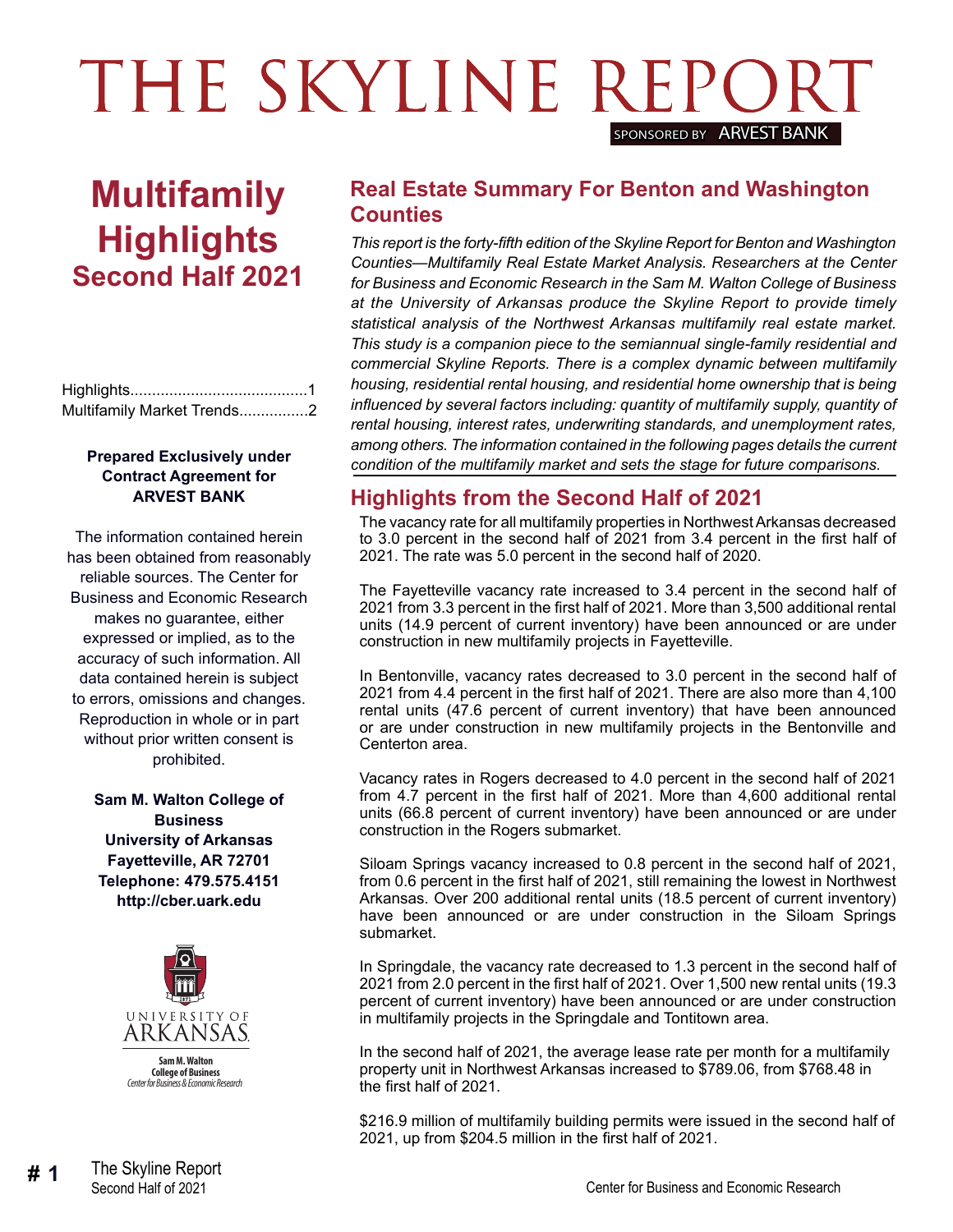# **Regional Market Trends** Multifamily Vacancy Rates







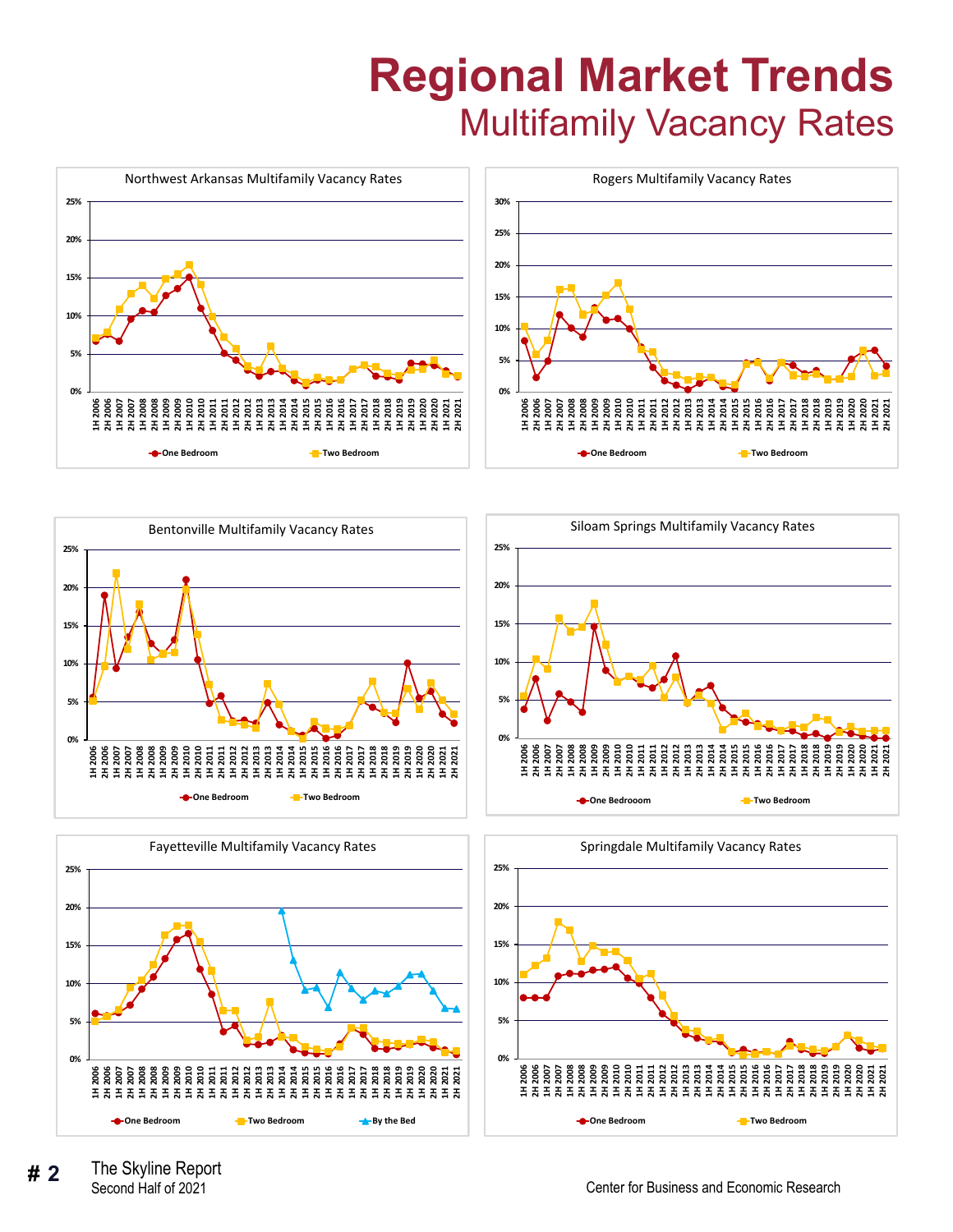## **Regional Market Trends** Multifamily Rates and Building Permits



Below are the 2H 2021 multifamily building permits for Bentonville, Fayetteville, Rogers, Siloam Springs and Springdale.

| Multifamily<br><b>Building Permits</b> | Complex or Developer           | Number of New<br>Permits | <b>Total Value of Permits</b> | City           |
|----------------------------------------|--------------------------------|--------------------------|-------------------------------|----------------|
| 4/7/2021                               | G at Market                    | $\mathbf 1$              | \$10,916,592                  | Bentonville    |
| 8/16/2021                              | 4th and B                      | 6                        | \$1,488,421                   | Bentonville    |
| 9/9/2021                               | 4th St Townhomes               | 3                        | \$570,210                     | Bentonville    |
| 9/14/2021                              | <b>Mulberry Court</b>          | 8                        | \$1,042,736                   | Bentonville    |
| 9/14/2021                              | <b>G St Townhomes</b>          | 6                        | \$1,069,964                   | Bentonville    |
| 10/7/2021                              | Hawthorne Heights              | 3                        | \$3,196,323                   | Bentonville    |
| 10/7/2021                              | <b>Haxton District</b>         | 5                        | \$1,771,083                   | Bentonville    |
| 3/1/2021                               | Razorback Townhomes            | 16                       | \$3,226,441                   | Fayetteville   |
| 7/14/2021                              | Leverett Multifamily           | $\overline{2}$           | \$4,735,920                   | Fayetteville   |
| 7/21/2021                              | Moore Townhomes                | 9                        | \$2,332,289                   | Fayetteville   |
| 9/19/2021                              | L & F Duplexes                 | $\mathbf{1}$             | \$600,721                     | Fayetteville   |
| 10/8/2021                              | <b>Huntsville Apartments</b>   | $\mathbf{1}$             | \$1,800,000                   | Fayetteville   |
| 10/26/2021                             | <b>Thrive</b>                  | 2                        | \$1,269,309                   | Fayetteville   |
| 12/3/2021                              | Oakland Duplexes               | 5                        | \$2,575,491                   | Fayetteville   |
| 1/12/2021                              | <b>Everest Townhomes</b>       | 39                       | \$6,599,164                   | Rogers         |
| 3/2/2021                               | <b>Rogers Apartments</b>       | 12                       | \$1,956,612                   | Rogers         |
| 3/24/2021                              | <b>Hudson Townhomes</b>        | 34                       | \$6,033,572                   | Rogers         |
| 4/21/2021                              | Denali Townhomes               | 21                       | \$3,614,456                   | Rogers         |
| 7/13/2021                              | <b>Brownstones at Pinnacle</b> | 28                       | \$9,273,140                   | Rogers         |
| 9/14/2021                              | <b>Hutton Apartments</b>       | 5                        | \$36,023,025                  | Rogers         |
| 9/21/2021                              | Greens at Blossom Way          | 11                       | \$29,440,103                  | Rogers         |
| 10/1/2021                              | Pinnacle Hills Active Living   | 4                        | \$18,643,141                  | Rogers         |
| 1/8/2021                               | <b>Endura Park</b>             | 13                       | \$10,220,880                  | Siloam Springs |
| 3/11/2021                              | Pure Springdale                | 16                       | \$22,148,444                  | Springdale     |
| 7/1/2021                               | Reserve at Springdale          | 18                       | \$14,837,855                  | Springdale     |
| 8/10/2021                              | Oriole St Townhomes            | 5                        | \$3,117,600                   | Springdale     |
| 9/1/2021                               | <b>Grassroots Apartments</b>   | 8                        | \$8,988,028                   | Springdale     |
| 10/29/2021                             | Stoneridge at Springdale       | 4                        | \$9,434,103                   | Springdale     |
| <b>Northwest Arkansas</b>              | 28                             | 286                      | \$216,925,623                 |                |